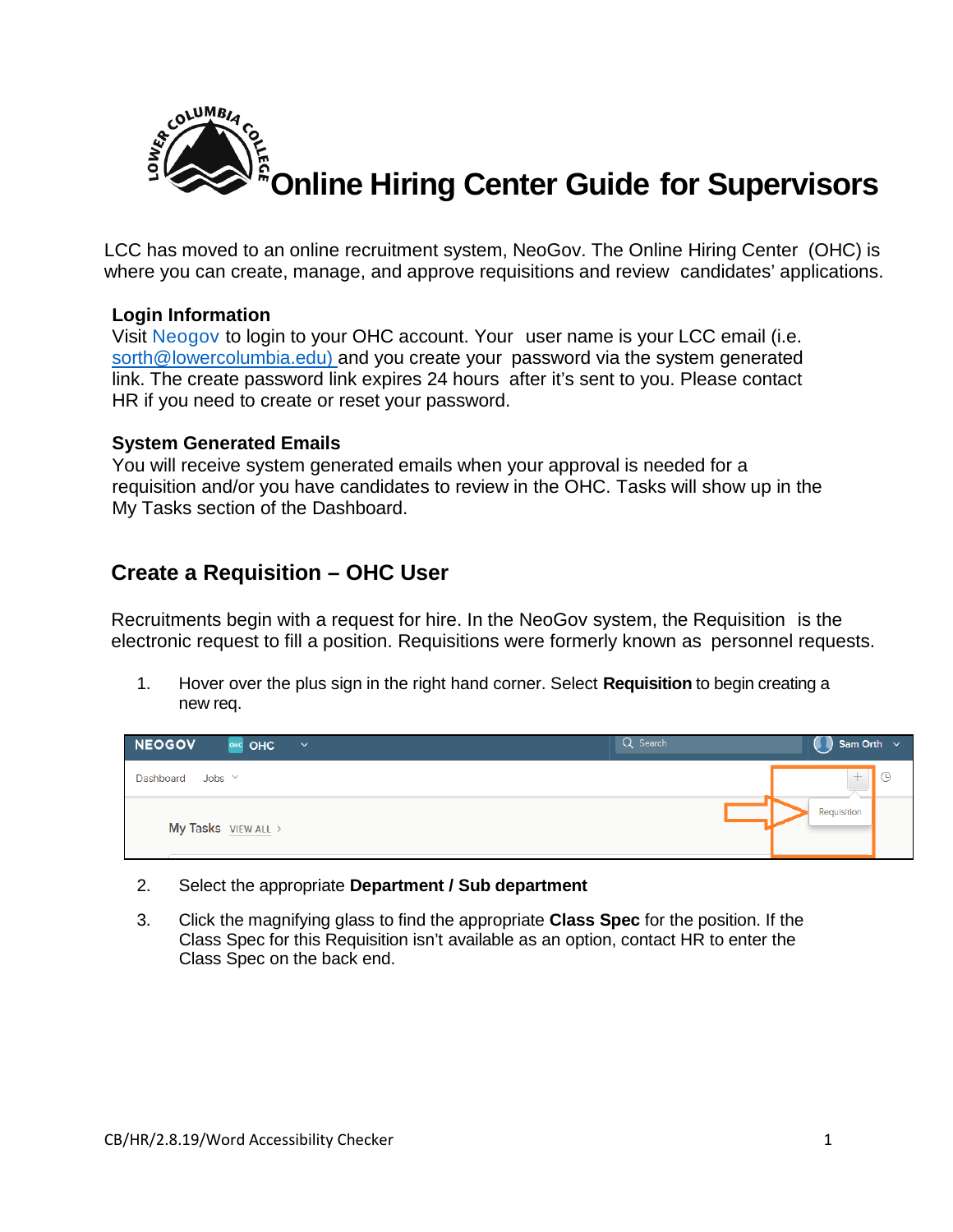• Once you select the Class Spec, you can review the details by clicking the hyperlink.

| <b>Create Requisition</b>               |                       |         | <b>Class Spec Details</b>                                                                |                     | Close |
|-----------------------------------------|-----------------------|---------|------------------------------------------------------------------------------------------|---------------------|-------|
| <b>1. CREATE</b><br><b>2. APPROVALS</b> |                       |         | Description<br><b>Benefits</b>                                                           |                     |       |
| <b>Requisition Details</b>              |                       |         | Class Code                                                                               |                     |       |
| Requisition #                           |                       | Depar   | 1001                                                                                     |                     |       |
| [Assigned when requisition is saved]    |                       | Hu      | Class Title<br>Human Resources Analyst                                                   |                     |       |
| Class Spec* (i)                         |                       | Worki   | Salary                                                                                   |                     |       |
| Human Resources Analyst (1001) 3        | Q                     |         | \$50,000.00 - \$75,000.00 Hourly<br>\$4,015,384.62 - \$6,023,076.92 BiWeekly             |                     |       |
| Desired Start Dese                      |                       | Hiring  | \$8,700,000.00 - \$13,050,000.00 Monthly<br>\$104,400,000.00 - \$156,600,000.00 Annually |                     |       |
|                                         | 圖                     | Fin     | <b>Established Date</b>                                                                  | <b>Revised Date</b> |       |
| Job Type                                |                       | List Ty | N/A                                                                                      | 05/05/2017          |       |
| - Make a selection -                    | $\boldsymbol{\wedge}$ | $-Ma$   | <b>Bargaining Unit</b>                                                                   | Physical Class      |       |
|                                         | $\checkmark$          |         | N/A                                                                                      | N/A                 |       |
| Number of Vacancies                     |                       |         | <b>Benefit Code</b>                                                                      | Occupational Group  |       |
| $\circ$                                 |                       |         | N/A                                                                                      | N/A                 |       |
|                                         |                       |         | <b>FLSA</b>                                                                              | EEO                 |       |
| <b>Skills</b>                           |                       | Please  | Exempt                                                                                   | EEO4-Professionals  |       |
|                                         |                       |         | Accepts, Job Interest Cards                                                              |                     |       |

- 4. Complete the remaining fields, those marked with the red asterisk (**\***) are required fields in the Requisition form
	- **Requisition #** this # is automatically assigned by the system after the requisition is submitted
	- **Desired Start Date** Optional field used to specify the 'estimated' start date
	- **Working Title** Enter a title that may be used for the job posting or to specifically identify the position being recruited
	- **Vacancies** Enter the # of vacancies to be filled; data is used for historical purposes only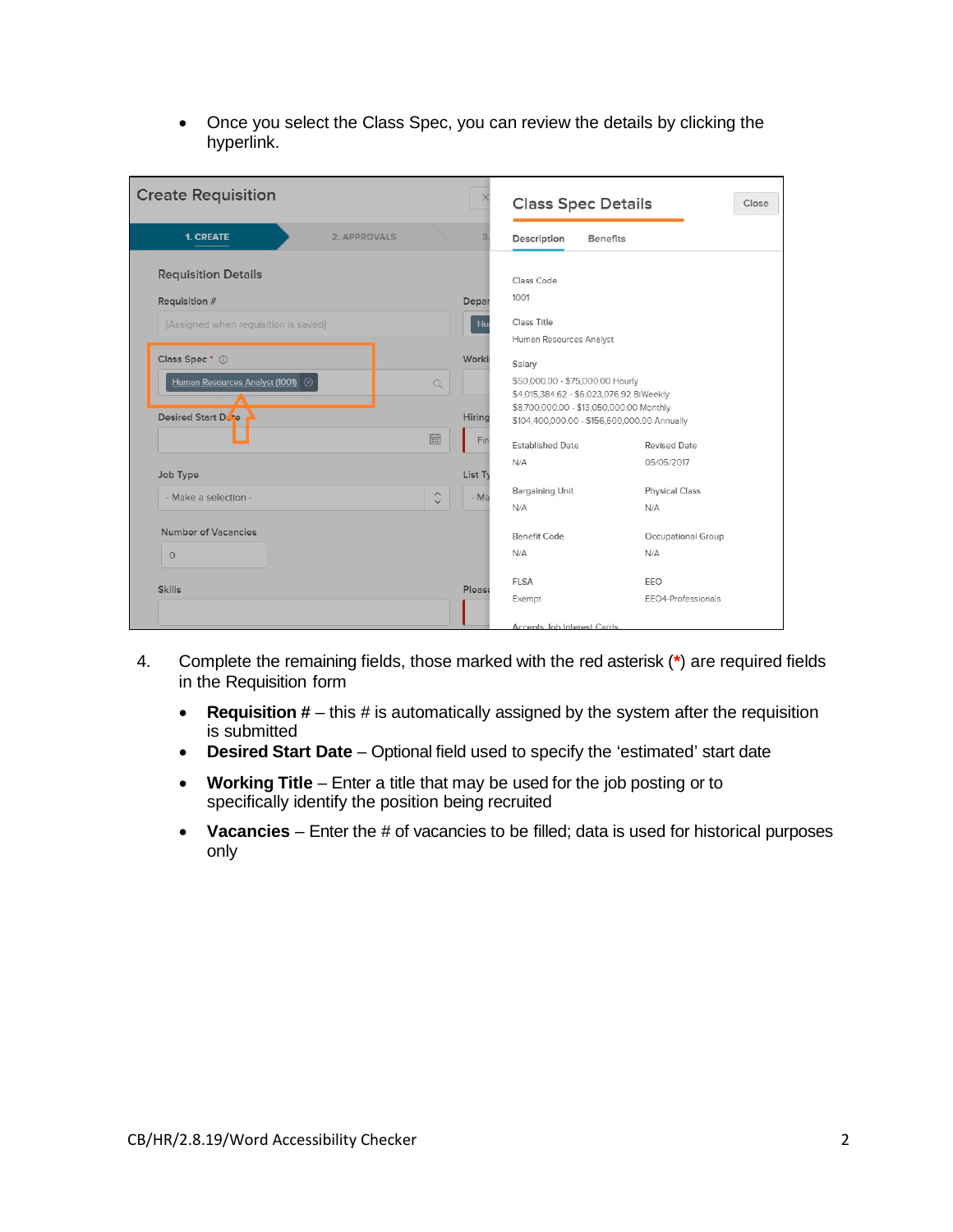• **Hiring Managers** – From the list of names in the **Available:** box, select all of the HR Team and the appropriate VP. This is a key step to allow HR to manage the recruitment process for this position

| Select a Hiring Manager                       | Done<br>Cancel                       |
|-----------------------------------------------|--------------------------------------|
|                                               | Q                                    |
| records are selected.<br>4                    | Clear selection Select all 5 records |
| Q Full Name<br>г                              |                                      |
| □<br><b>HR</b> Test                           |                                      |
| ☑<br>Kat Cooper                               |                                      |
| $\sim$<br>Kendra Sprague                      |                                      |
| $\blacktriangledown$<br>Sam Orth              |                                      |
| $\lbrack \downarrow \rbrack$<br>Shani Dennick |                                      |
| $\prec$<br>$\rightarrow$                      | Items per page   10 $\sim$           |
|                                               | Showing 1 - 5 of 5 items             |

- **Job Type** From the list, select the appropriate employee classification
- **List Type** Select an item from the list that best identifies the job list on which to post
- **Employment Term**  Enter the **Employment Term**. For example, 10 months, 35 hours per week.
- **Operating Budget / Grant Funded** Answer the operating budget and grant funded questions accordingly
- **Operating Budget Number** Enter the Operating Budget number
- **Proposed Advertising** Select requested advertising means. Make additional requests in the comments section at the bottom of the Requisition form
- **Justification for Hire** Enter why you're requesting to fill this position
- **Position Details** Optional field
	- o Select **New Position** if it is a new position
	- o Select **Existing Position**
		- **Add Position Detail**
			- **Position #** Enter N/A
			- Fill out other position detail fields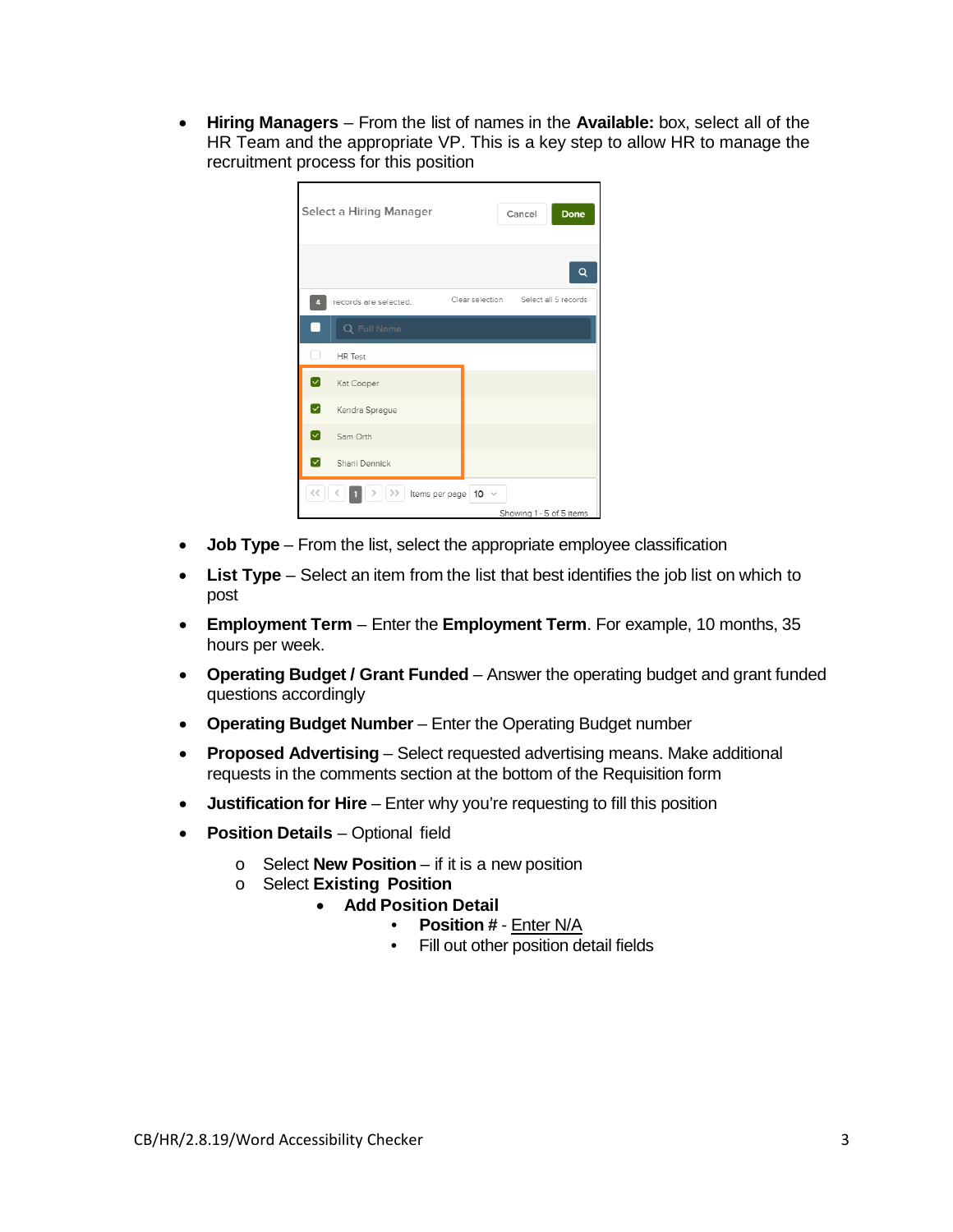| ◯ Yes ● No        |              |                 |
|-------------------|--------------|-----------------|
| Position #*       | Vacancy Date |                 |
| N/A               | 07/14/2017   | $\frac{1}{111}$ |
| <b>First Name</b> | Last Name    |                 |
| Sam               | Orth         |                 |

- **Skills** Enter any desired 'skills' or other desired characteristics for candidates (to be used for recruiting) if the specifics are not defined in the Class Spec or as part of selection process
- **Comments**  Field used to expand upon the **Skills** field or to add additional comments about the requisition, recruitment process, or special requests. In addition, this is a good avenue for suggesting supplemental application questions

| <b>Create Requisition</b>                                      |              | Save & Close<br><b>Save &amp; Continue to Next Step</b><br>Cancel<br>$\times$ |
|----------------------------------------------------------------|--------------|-------------------------------------------------------------------------------|
| <b>1. CREATE</b>                                               | 2. APPROVALS | <b>3. ATTACHMENTS</b>                                                         |
| 1                                                              |              |                                                                               |
| <b>Skills</b>                                                  |              | Please indicate employment term: *                                            |
| Proficient in MS Office                                        |              | 40 hrs per week                                                               |
| Is this position fully funded by a current operating budget? * |              | Operating Budget Number: *                                                    |
| ● Yes ● No                                                     |              | 083-DN30                                                                      |
| Is this position grant funded? *                               |              | Proposed Advertising: *                                                       |
| Yes ONO                                                        |              | <b>V</b> LCC Website                                                          |
|                                                                |              | V Newspaper (TDN, Oregonian, etc.)                                            |
|                                                                |              | $\sim$<br>Listservs                                                           |
|                                                                |              | Social Media (LinkedIn, Facebook, Twitter)                                    |
|                                                                |              | Other (please indicate in comment section)<br>$\sim$                          |

### 5. Select **Save & Continue to Next Step**

6. Complete/define the approval chain. If no approvals are required, select **Final Approval** and select all of the HR Team as the **Approvers**. The Final Approval layer is needed to move the Requisition through the recruitment process to post the job. If routing for approvals, each 'Approver' will get an automated email notice when it is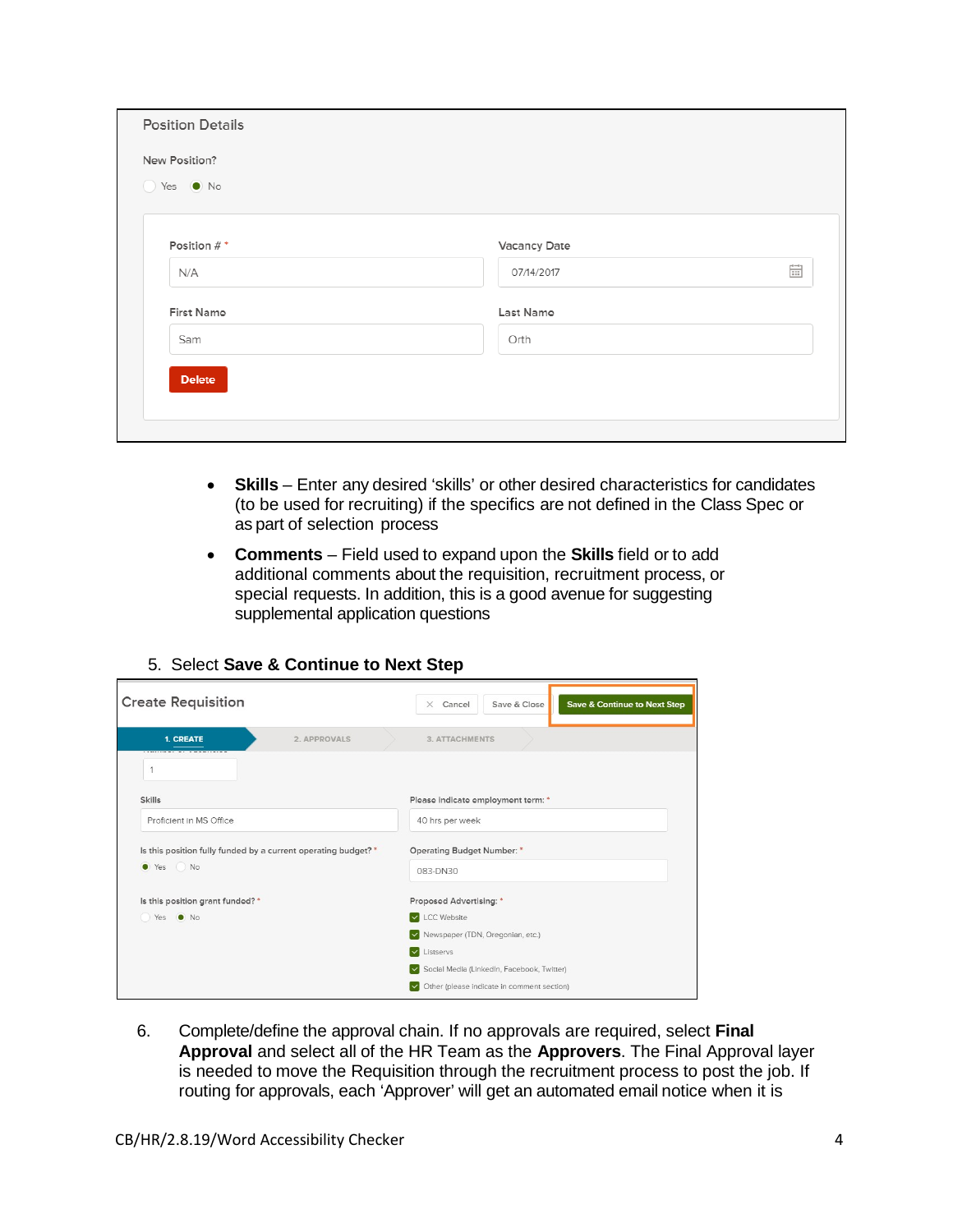their turn to approve the requisition. Almost all jobs will follow the approval flow of: Supervisor creates Requisition > VP approves Requisition > ELT discusses Requisition verbally > HR does Final Approval

| <b>Create Requisition</b> |                                  |                                                                                   | $\times$ Cancel                         | Save & Close | <b>Save &amp; Continue to Next Step</b> |
|---------------------------|----------------------------------|-----------------------------------------------------------------------------------|-----------------------------------------|--------------|-----------------------------------------|
| 1. CREATE $\checkmark$    |                                  | 2. APPROVALS $\sqrt{}$                                                            | 3. ATTACHMENTS V                        |              |                                         |
|                           | <b>Approval Workflow</b>         |                                                                                   |                                         |              |                                         |
| $\boxed{1}$               | VP                               | Approvers<br>Kendra Sprague                                                       | Status                                  | Comments     | $\angle$ 0                              |
|                           | Approval Group                   | Final Approval 8                                                                  | $\widehat{\phantom{a}}$<br>$\checkmark$ |              |                                         |
|                           | Approvers*<br>Sam Orth $\otimes$ | Kendra Sprague $\otimes$<br>Kat Cooper (x)<br>Shani Dennick 8<br>Search Approvers | $\Omega$                                |              |                                         |
|                           |                                  | <b>Add Approval Step</b><br>Cancel                                                |                                         |              |                                         |

- 7. Click **Save & Continue to Next Step**
- 8. Finalize the content **Add New** attachments such as job description verbiage or supplemental questions for the application template
- 9. View Requisitions and their status on the Dashboard page. The approval column indicates which step the Requisition is at within the process.

|                     | My Requisitions VIEW ALL >    |                                       |   |                           |                            |                       |                   | Q |
|---------------------|-------------------------------|---------------------------------------|---|---------------------------|----------------------------|-----------------------|-------------------|---|
|                     | 10<br>Total                   | 5<br>Draft                            |   | $\bigcirc$<br>In-Progress | $\overline{2}$<br>Approved |                       | 3<br>Open         |   |
| Req # $\Rightarrow$ | ÷<br><b>Requisition Title</b> | Department                            | ÷ | Sub department<br>٠       | <b>Hiring Manager</b>      | <b>Approval</b>       | <b>Created On</b> | ▴ |
| 00001               | Approved<br>Human Reso        | <b>Campus Services</b>                |   |                           | Sam Orth +1                | $\checkmark$ Complete | 06/15/2017        |   |
| 00002               | Custodian 1<br>Open           | <b>Campus Services</b>                |   |                           | Sam Orth $+2$              | $\checkmark$ Complete | 06/20/2017        |   |
| 00003               | <b>Draft</b><br>EA to VP of A | Administration                        |   |                           | Sam Orth                   | (4) Draft             | 06/20/2017        |   |
| 00004               | Draft<br>Admin 4              | Nursing & Allied Health               |   |                           | Sam Orth                   | (4) Draft             | 06/20/2017        |   |
| 00005               | <b>Draft</b><br>Program Assi  | <b>Financial Aid</b>                  |   |                           | Sam Orth +3                | <b>O</b> Draft        | 06/27/2017        |   |
| 00010               | Program Assi<br>Approved      | <b>International Student Programs</b> |   |                           | Sam Orth                   | $\checkmark$ Complete | 07/06/2017        |   |
| 00012               | Education Pla<br>Open         | <b>Advising &amp; Testing</b>         |   |                           | Sam Orth $+3$              | $\checkmark$ Complete | 07/12/2017        |   |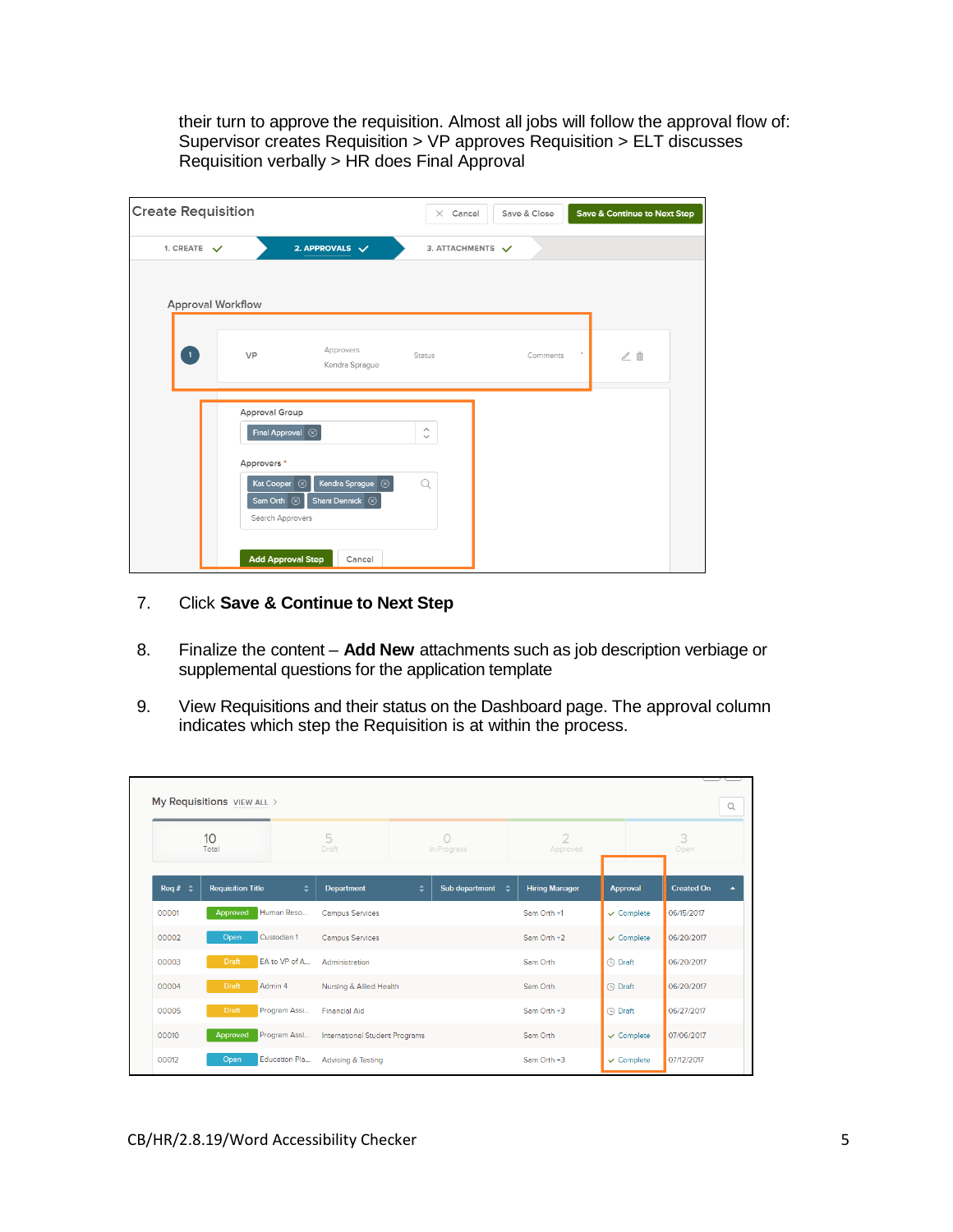# **Approve a Requisition (Approver Role)**

1. If you are an approver, you can view Requisitions that are awaiting your approval in the **My Tasks** section of the Dashboard.

| My Tasks VIEW ALL >                       |                      |                  |                 |   |                        |   | $\alpha$                                                  |
|-------------------------------------------|----------------------|------------------|-----------------|---|------------------------|---|-----------------------------------------------------------|
| Total                                     |                      |                  |                 |   | Requisition Approval   |   |                                                           |
| ÷<br><b>Related To</b><br><b>Type</b>     | <b>Date Assigned</b> | $\blacktriangle$ | <b>Due Date</b> | ÷ | <b>Department</b>      | ÷ | Sub department $\Leftrightarrow$                          |
| Req Program Assistant (00019)<br>Approval | 07/25/2017           |                  |                 |   | <b>Human Resources</b> |   |                                                           |
|                                           |                      |                  |                 |   |                        |   | $\leftarrow$<br>$\rightarrow$<br>Showing 1 - 1 of 1 items |

2. After clicking on the title to review the requisition, click on 'Approve/Deny'

| <b>Requisition Approval</b><br>Ð<br>Program Assistant (00019) |                 | $\mathbb{Z}$ Edit<br>Cancel |
|---------------------------------------------------------------|-----------------|-----------------------------|
| $\times$ Deny<br>$\vee$ Approve                               | II Hold         | Submit                      |
| <b>Requisition Details</b>                                    |                 | <b>Approval Timeline</b>    |
| <b>Requisition Number</b>                                     | Department      | Pending<br>$\mathbf{I}$     |
| 00019                                                         | Human Resources | Manager/Supervisor          |
| Title                                                         | Sub department  |                             |
| Program Assistant                                             | N/A             | Pending                     |
| Class Title                                                   | Vacancies       | $\overline{2}$              |
| Program Assistant                                             |                 | Final Approval              |

3. Define the status, enter any internal Notes as necessary (notes are visible to any user with access to the requisition)

For more information on the Requisition Approval Process workflow, download the diagram and sample emails: [More Information](http://community.neogov.com/media/p/1047.aspx)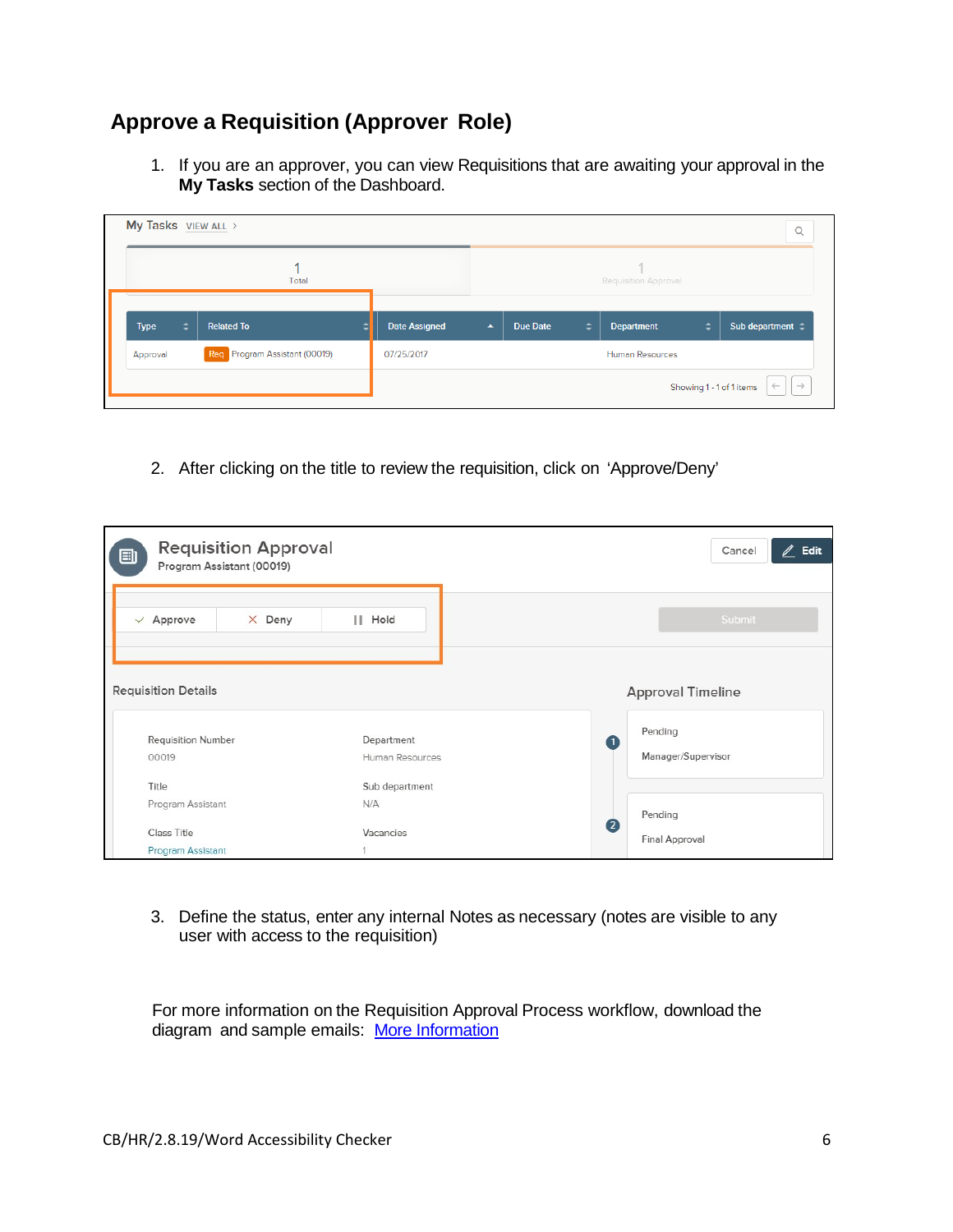# **Review Applicants as Subject Matter Expert (SME)**

1. Login to the OHC Dashboard. Candidates awaiting your review will show up in the **My Tasks** section as **SME Review**.

| Dashboard | Jobs $\vee$         |   |                               |   |                      |                  |                 |   |                        |   | $^+$                                                      | $\odot$ |
|-----------|---------------------|---|-------------------------------|---|----------------------|------------------|-----------------|---|------------------------|---|-----------------------------------------------------------|---------|
|           | My Tasks VIEW ALL > |   |                               |   |                      |                  |                 |   |                        |   | $\mathsf Q$                                               |         |
|           |                     |   | Total                         |   |                      |                  |                 |   | <b>SME Review</b>      |   |                                                           |         |
|           | <b>Type</b>         | ÷ | <b>Related To</b>             | ÷ | <b>Date Assigned</b> | $\blacktriangle$ | <b>Due Date</b> | ÷ | <b>Department</b>      | ÷ | Sub department $\Leftrightarrow$                          |         |
|           | SME Review (2)      |   | Job Program Assistant (00019) |   | 07/25/2017           |                  |                 |   | <b>Human Resources</b> |   |                                                           |         |
|           |                     |   |                               |   |                      |                  |                 |   |                        |   | $\leftarrow$<br>$\rightarrow$<br>Showing 1 - 1 of 1 items |         |

2. Select **SME Review** to see the list of Candidates to review**.**

|                          |         | $\mathcal{D}$<br>Total |   |                       |   | $\mathbf{Z}$<br>Unreviewed |        |                      | $\left( \begin{array}{c} 1 \end{array} \right)$<br>Reviewed |                                 |  |  |
|--------------------------|---------|------------------------|---|-----------------------|---|----------------------------|--------|----------------------|-------------------------------------------------------------|---------------------------------|--|--|
| $\overline{\phantom{a}}$ |         | Person ID              | ÷ | <b>Candidate Name</b> | ÷ | <b>Assigned By</b>         | $\div$ | <b>Last Reviewer</b> | ÷                                                           | Last Reviewed $\Leftrightarrow$ |  |  |
| n.                       | $\beta$ | 5381182                |   | Samantha M Orth       |   | Sam Orth                   |        |                      |                                                             |                                 |  |  |
| n                        | 8       | 5381175                |   | Serina Graham         |   |                            |        | Sam Orth             |                                                             |                                 |  |  |
| $<<$                     |         |                        |   | Items per page 20 v   |   |                            |        |                      |                                                             | Showing 1 - 2 of 2 items        |  |  |

- 3. Click the **Candidate's name** to view their application and attachments
- 4. Review each Candidate. Select **Rate** to indicate if you recommend moving the candidate forward for interview and make comments (see [Committee Member](http://internal.lowercolumbia.edu/departments/human-resources/_assets/documents/CommitteeMemberInterviewGuidelines.pdf)  [Interview Guidelines](http://internal.lowercolumbia.edu/departments/human-resources/_assets/documents/CommitteeMemberInterviewGuidelines.pdf) for tips on comments). You'll also be able to view other committee members' ratings and comments when you're rating candidates.
	- **Rating 1 means you recommend the candidate for interview**
	- **Rating 0 means you do not recommend the candidate for an interview**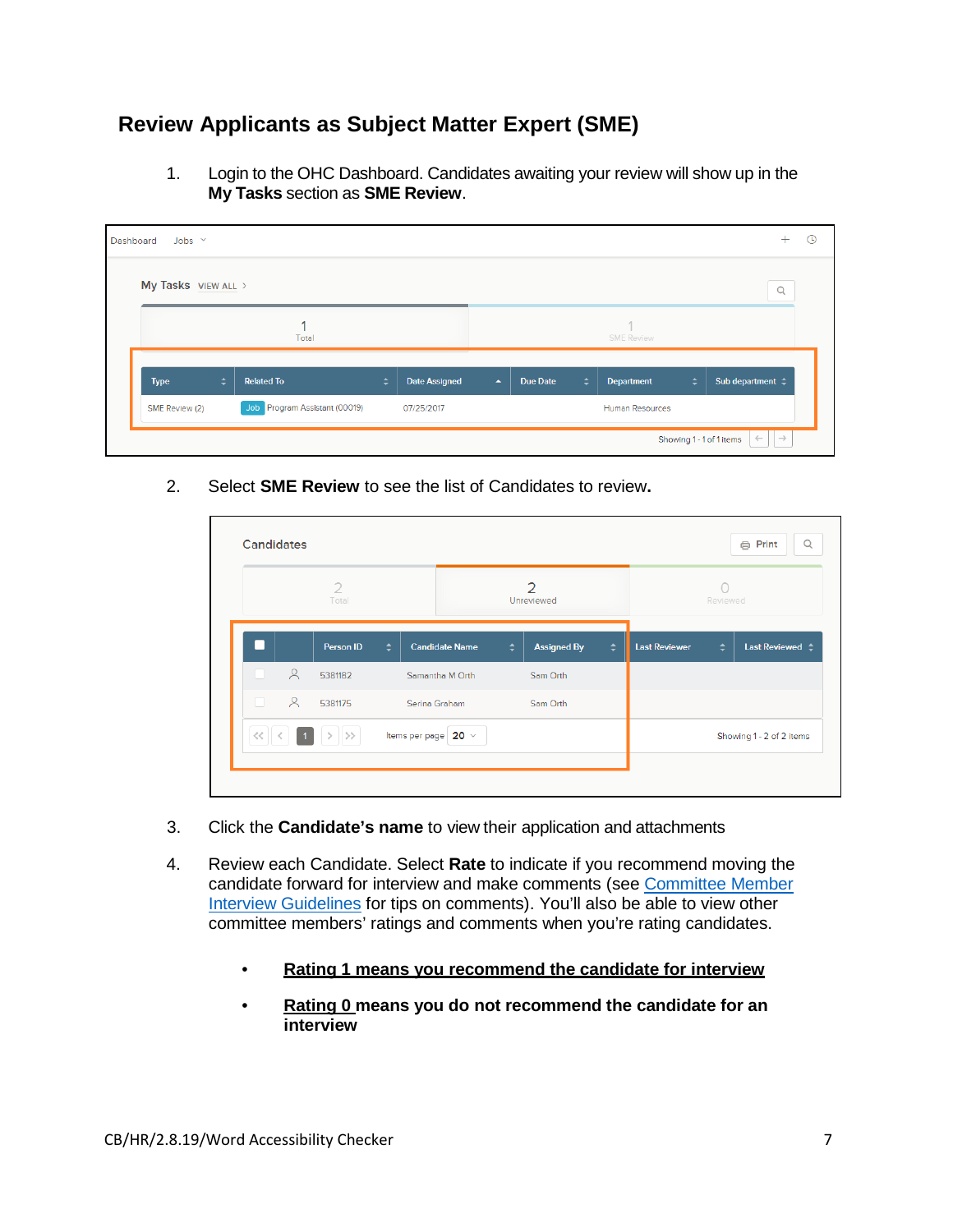• Review and rate all candidates prior to the scheduled selection committee review meeting

| Samantha Orth<br>Person ID: 5381182<br><b>NA</b> | 6<br>☆ Rate<br>Print<br>Next $\rightarrow$<br>Cancel |
|--------------------------------------------------|------------------------------------------------------|
| Application<br>Questions                         |                                                      |
| $\ll$<br>QUICK JUMP                              | <b>Work Experience</b>                               |
| $\beta$<br><b>General Information</b>            | HR Employee Benefits &                               |
| Ĥ<br><b>Work Experience</b>                      | <b>Development Consultant</b>                        |
| Education<br>$\omega$                            | January 2014 - Present<br>Lower Columbia College     |
| <b>Additional Information</b><br>(i)             | Longview, WA 98632                                   |
| 28<br>References                                 | US                                                   |
| 19<br><b>Attachments</b>                         | (360) 442-2120                                       |
|                                                  | Monthly Salary                                       |
|                                                  | <b>Employees Supervised</b>                          |

| Rosie           | $\div$<br>YOUR SCORE |
|-----------------|----------------------|
| Write a comment |                      |
|                 |                      |

5. After you've reviewed and rated candidates with a 1 or 0, select Complete Review to remove the candidates from your task list and notify HR that you've reviewed.